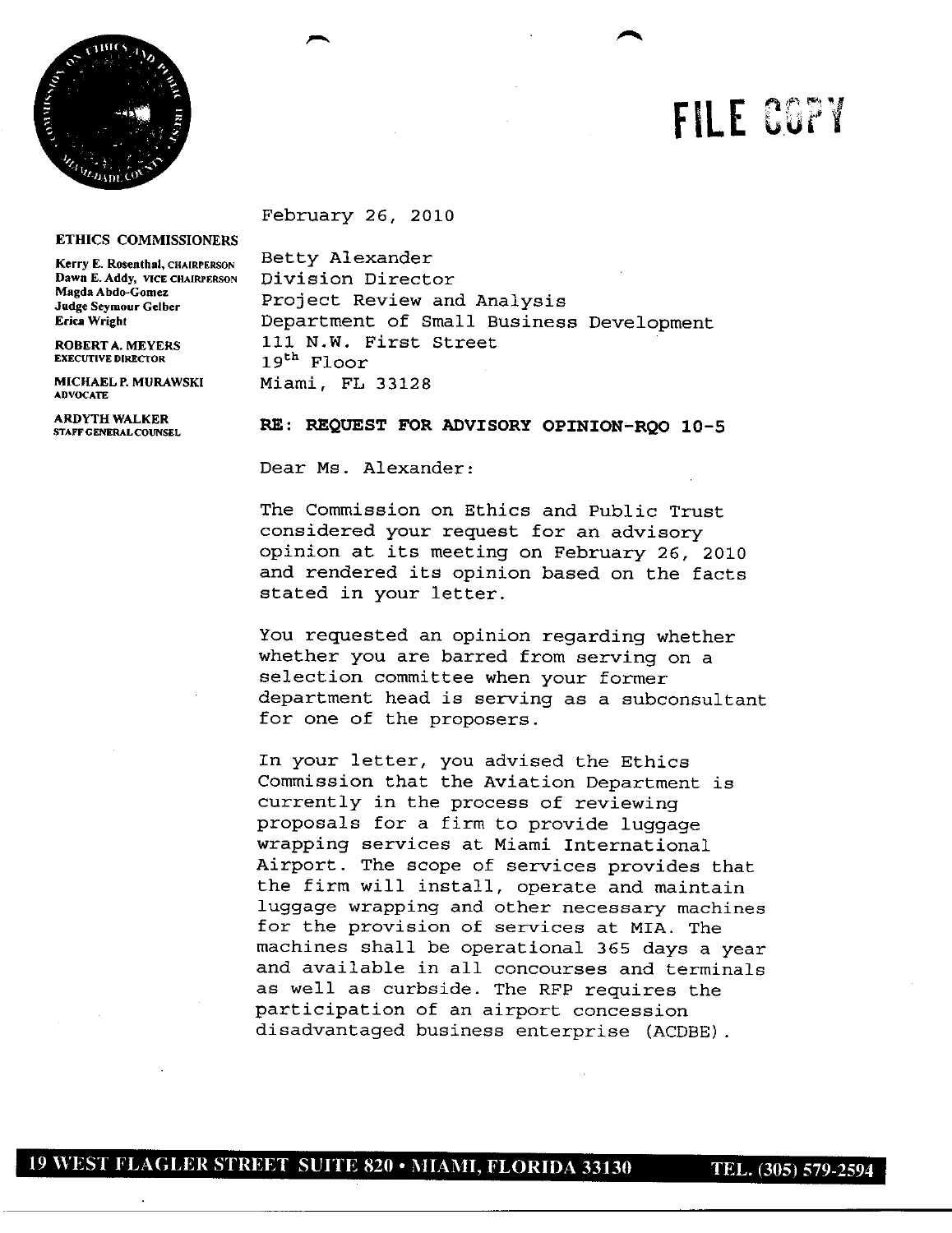The firm of Sinapsis Trading submitted a proposal to provide luggage wrapping services. The proposal provides that the firm of Crown Global Services shall serve as the ACCBE entity and be responsible for recruiting, training and managing machine operators. The proposal also provides that the Vailon Group headed by Marsha Jackman, who served as department head for the Department of Business Development (now Small Business Development), shall serve as ACDBE and Living Wage compliance officer. In that capacity, Jackman will be responsible for ensuring that the DBE firm performs the required percentage of the work and that all workers are paid in accordance with county living wage guidelines.

**a**

Administrative Order 3-34 governs the formation of county selection committees. The administrative order requires all county selection committees to contain a representative from the Department of Small Business Development. All selection committee members are also required to sign a neutrality affidavit regarding their compliance with various provisions of the Conflict of Interest ordinance. One of the statements contained in the neutrality affidavit states that "I certify that I and the members of my immediate family are not now employed and have not been employed by any entity or affiliate of such entity with regard to any contract or subcontract on this project."

You were appointed to serve as SBD's representative on the luggage wrapping selection committee. You worked as an employee and a division director under Marsha Jackman during her tenure as department head of the Department of Business Development. Marsha Jackman served as department head until 2007. Most of the current employees of Small Business Development served under Jackman during her tenure as department director.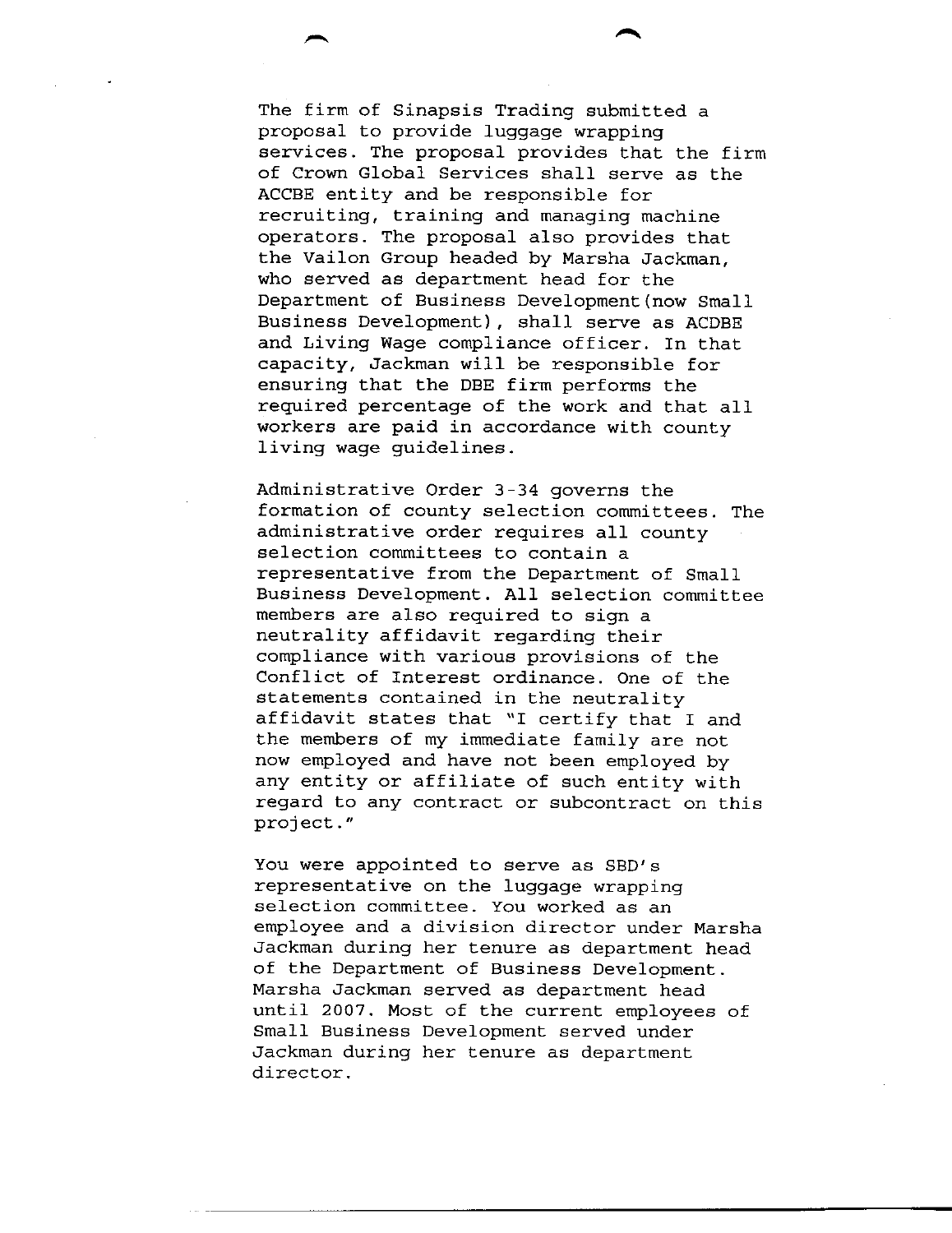The Ethics Commission found you may serve as a member of the selection committee for the luggage wrapping agreement. The Conflict of Interest ordinance only prohibits employees from serving as members of selection committees under Section  $2-11.1$  (n) (actions prohibited where financial interests involved) or Section  $2-11.1(x)$  (barring employees from performing any contract related duties regarding a former employer for two years after they leave the private entity.

**p**

The language of the neutrality affidavit tracks the restriction contained in Section  $2-11.1(x)$  (reverse two-year rule). Section 2- $11.1(x)$  provides that " no person included in subsections (b) (5) (departmental personnel and  $(b)$  (6) (employees) who was previously employed by or held a controlling financial interest in a for-profit firm, partnership or other business entity may perform any County contract related duties regarding the business entity or any successor in interest where the business entity is a County bidder, proposer, service provider, contractor or vendor." Under Section  $2-11.1$  (x), contract related duties include service on an evaluation or selection committee.

In the first instance, Section  $2-11.1(x)$  is limited to former employment by business entities and not county departments. <sup>A</sup> county employee is not prohibited from serving on a selection committee because their former department head serves as a bidder, proposer, consultant or subconsultant on an agreement.

Further, the plain language of the ordinance and the affidavit refer to former employment by one of the entities seeking the contract rather than a particular individual who may be providing services under the agreement. You are not a former employee of the Vailon Group or any other entity that will be providing services under the contract.